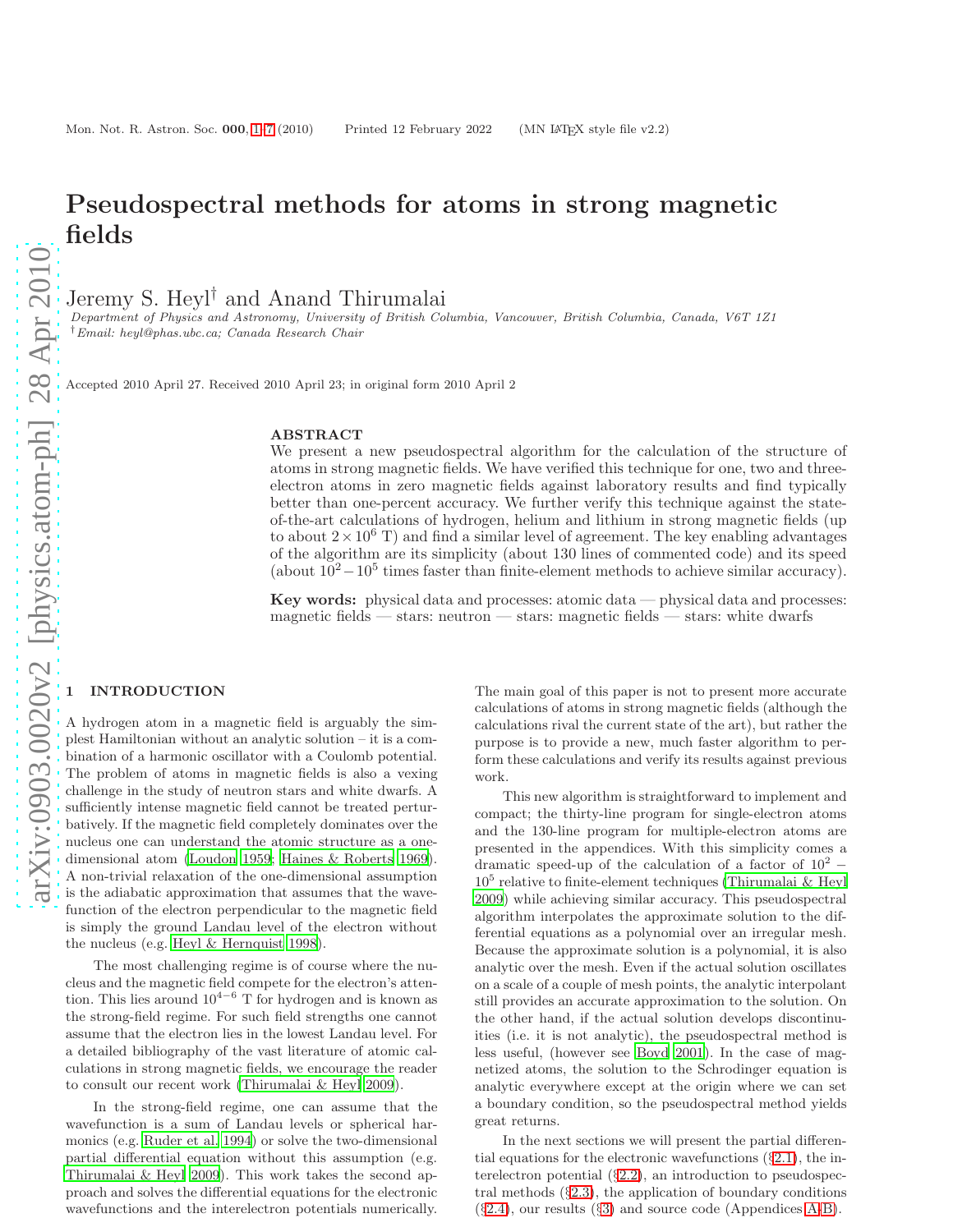# <span id="page-1-0"></span>2 CALCULATIONS

## 2.1 The Hamiltonian

Rather than examine the Hamiltonian of an atom in a magnetic field in detail, we will simply recap the relevant equations here and refer the reader to [Thirumalai & Heyl \(2009](#page-6-3)) for further details. We use the Hartree-Fock equations to describe the wavefunction of a multiple-equation system, this yields a coupled set of Schrodinger-like equations for an approximation to the wavefunction of each electron,

<span id="page-1-2"></span>
$$
\left[ -\nabla^2 - \frac{2}{r_s} + \beta_z^2 R_{\perp}^2 + \frac{2}{Z} \sum_{j,j \neq i} V_{ij} - E_j \right] \psi_i = 0 \tag{1}
$$

where  $i, j = 1, 2, 3, ..., N$ . Here N is the number of electrons, Z is the charge of the nucleus located at the origin,  $V_{ij}$  is the inter-electron potential operator and  $\beta$ <sub>Z</sub> measures the strength of the magnetic field,  $\beta_Z = Be\hbar/(2Z^2\alpha^2m_e^2c^2)$  =  $B/(4.7Z^2 \times 10^5 \text{T})$ . The variable  $r_s$  is the distance from the origin and  $R_{\perp} = r_s \sin \theta$ , the distance from the axis defined by the direction of the magnetic field; this notation is consistent with the software in the appendices. The functions  $\psi_i$  must be finite at the origin and approach zero as  $\mathbf{r} \to \infty$ .

The total binding energy of the atom is given by

$$
E = \sum_{i} \left[ E_i + 2\beta_Z \left( m_i + s_i - \frac{1}{2} \right) - \frac{1}{Z} \sum_{j,j \neq i} \langle \psi_i | V_{ij} | \psi_i \rangle \right] (2)
$$

in units of  $Z^2 \alpha^2 m_e c^2/2$ 

Although the Hamiltonian is no longer spherically symmetric, it is still symmetric about the magnetic axis, so we expect the azimuthal or magnetic quantum number  $m_i$  to be good. We will label the solutions to Eq. [\(1\)](#page-1-2) by  $\nu_i, s_i$  and  $m_i$  where  $s_i$  is the spin of the electron and  $\nu_i$  equals 1 for the most bound state with a particular value of  $s_i$  and  $m_i$ and 2 for the next most bound state and so on.

The first step is to specify the precise differential equations to solve. Specifically, we will take

<span id="page-1-3"></span>
$$
\psi_i = \frac{u_i(r,\mu)}{r_s} e^{im_i \phi}.
$$
\n(3)

The parameter  $\mu = \cos \theta$ , where  $\theta$  is the angle from the zaxis. For the radial dependence, the domain is  $[0, \infty)$ , so we would like compactify the domain to  $[-1, 1]$ . Let

<span id="page-1-7"></span>
$$
r = 2 \tanh \frac{r_s}{r_Z} - 1\tag{4}
$$

where  $r<sub>s</sub>$  ranges from zero to infinity while r now ranges from  $-1$  to 1. The quantity  $r<sub>Z</sub>$  is the "zoom radius" that determines at what value of  $r_s$  the relationship between r and  $r_s$  goes from linear to exponential,

$$
r \approx 2\frac{r_s}{r_Z} - 1, r \ll r_Z; r \approx 1 - 4\exp(-2r_s/r_Z), r \gg r_Z.
$$
 (5)

Because  $2 \tanh 1 - 1 \approx 0.5$  about one third of the points lie at  $r > r_Z$ . Because the domain is compactified we can easily apply boundary conditions both at infinity and at the origin as appropriate for solving the Schrodinger equation:  $u_i(-1, \mu) = u_i(+1, \mu) = 0$  and the additional condition for  $m_i \neq 0$  that  $u_i(r, -1) = u_i(r, +1) = 0$ .

Using the substitution of Eq. [\(3\)](#page-1-3) into [\(1\)](#page-1-2), yields

<span id="page-1-8"></span>
$$
\left[ -\frac{\partial^2}{\partial r_s^2} - \frac{1}{r_s^2} \left( 1 - \mu^2 \right) \frac{\partial^2}{\partial \mu^2} + \frac{2\mu}{r_s^2} \frac{\partial}{\partial \mu} + \frac{m_i^2}{R_\perp^2} - \frac{2}{r_s} \right]
$$

$$
+\beta_Z^2 R_\perp^2 + \frac{2}{Z} r_s e^{-im_i \phi} \sum_{j,j \neq i} V_{ij} \frac{e^{im_i \phi}}{r_s} - E_j \bigg] u_i = 0 \qquad (6)
$$

where

$$
\frac{\partial^2}{\partial r_s^2} = 4\left(1 - r_p^2\right) \left[ \left(1 - r_p^2\right) \frac{\partial^2}{\partial r^2} - r_p \frac{\partial}{\partial r} \right] \tag{7}
$$

where  $r_p = (r + 1)/2$ .

#### <span id="page-1-1"></span>2.2 Inter-electron potential

Using the results of §[2.3](#page-2-0) we can convert this partial differential equation into a matrix equation, specifically an eigenvalue equation. However, before doing this in §[2.4,](#page-2-1) we must discuss the inter-electron potential  $V_{ij}$ .

The inter-electron potential consists of two terms, the direct and exchange interactions where

$$
V_{ij} = V_{\text{direct},ij} - V_{\text{exchange},ij} \tag{8}
$$

if the spins of electrons i and j are aligned and  $V_{ij} = V_{\text{direct},ij}$ otherwise. The direct interaction satisfies

$$
V_{\text{direct},ij}\psi_i = \phi_j(\mathbf{r})\psi_i \tag{9}
$$

where

$$
\nabla^2 \phi_j = -4\pi \psi_j^* \psi_j \tag{10}
$$

which we can solve, knowing the values of  $\psi_i$ , by inverting the Laplacian to yield

<span id="page-1-6"></span>
$$
\phi_j = \left(\nabla^2\right)^{-1} \left[-4\pi \psi_j^* \psi_j\right] \tag{11}
$$

where  $(\nabla^2)^{-1}$  is the inverse of the Laplacian with the appropriate boundary conditions supplied. Therefore, the direct interaction is a diagonal operator, essentially a function.

On the other hand the exchange interaction is more complicated. We have

<span id="page-1-4"></span>
$$
V_{\text{exchange},ij}\psi_i = \tilde{\phi}_{ij}(\mathbf{r})\psi_j \tag{12}
$$

where

$$
\nabla^2 \tilde{\phi}_{ij} = -4\pi \psi_j^* \psi_i. \tag{13}
$$

Therefore, we have

$$
V_{\text{exchange},ij}\psi_i = \tilde{\phi}_{ij}(\mathbf{r})\psi_j = \psi_j \left(\nabla^2\right)^{-1} \left[-4\pi\psi_j^* \psi_i\right].\tag{14}
$$

Thinking of the different components of the right-hand sides of Eqs. [\(12\)](#page-1-4) and [\(15\)](#page-1-5) as matrices, we can write the potentials due to the direct and exchange interactions in matrix notation as

<span id="page-1-5"></span>
$$
V_{\text{exchange},j} = -4\pi \text{ diag}(\psi_j) \left(\nabla^2\right)^{-1} \text{diag}(\psi_j^*)
$$
 (15)

where we have dropped the index  $i$  because the exchange interaction operator only depends on the wavefunction of the electron  $j$ . Both the direct and exchange potentials must go to zero at  $\mathbf{r} \to \infty$  and be finite at the origin.

The set of coupled equations is of course non-linear and difficult to solve directly; however, we can approach the solution iteratively, by first solving the equations [\(1\)](#page-1-2) ignoring the inter-electron terms and then on subsequent iterations using the wavefunctions from the previous iteration to calculate the interaction operator using Eq. [\(11\)](#page-1-6) and [\(15\)](#page-1-5). At each iteration the equations are decoupled, so the time to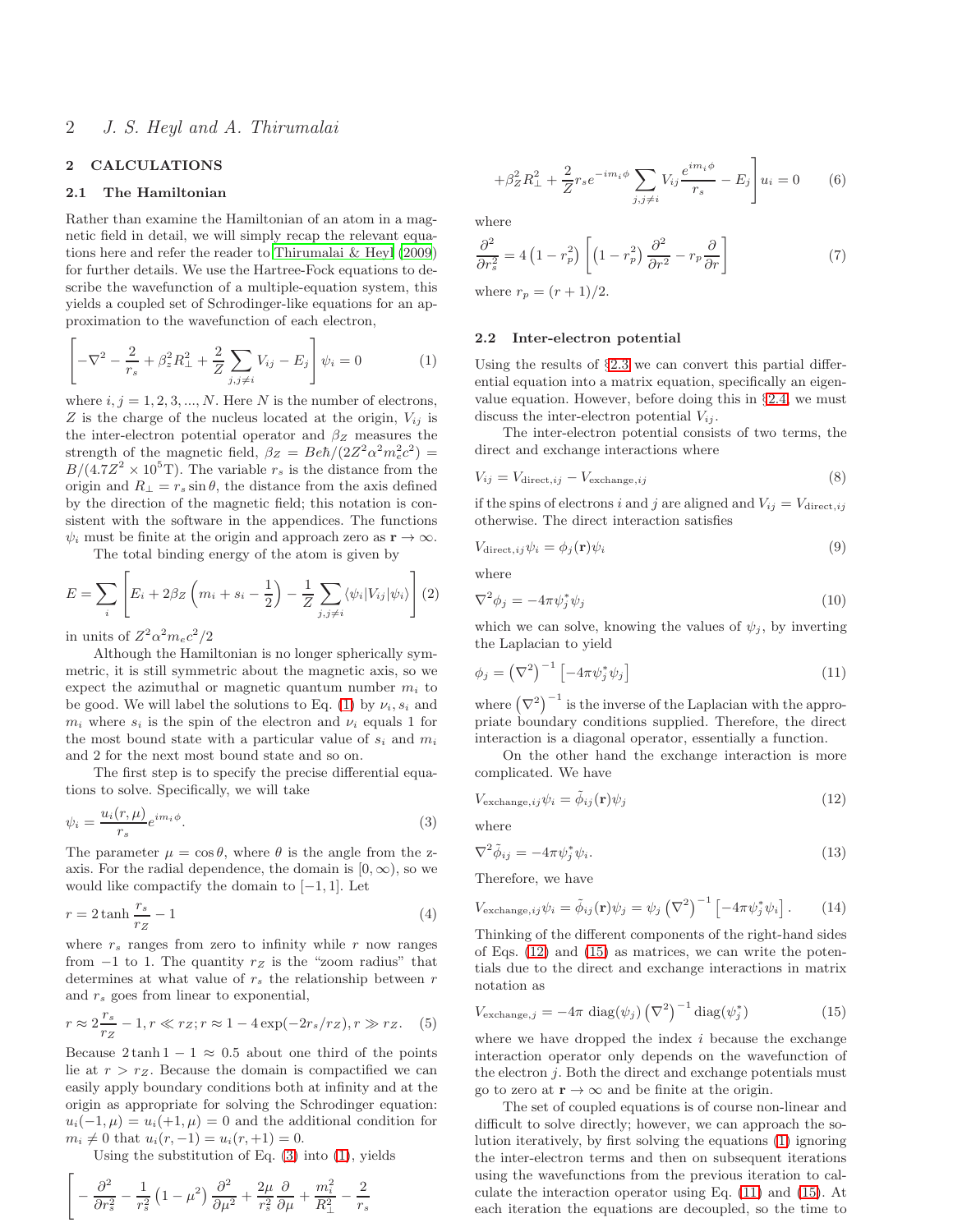calculate a single iteration scales as the number of electrons, making the calculation of even large atoms tractable. If the equations were coupled through the exchange term, then each dimension of the matrix to diagonalize would scale with the number of electrons so the time to complete an iteration would scale as the cube of the number of electrons.

Let's evaluate for the exchange potential operator using the substitution of Eq. [\(3\)](#page-1-3). We have

$$
V_{\text{exchange},ij}\left(u_i\frac{e^{im_i\phi}}{r_s}\right) = \tilde{\phi}_{ij}(\mathbf{r})u_j\frac{e^{im_j\phi}}{r_s}
$$
(16)

and

<span id="page-2-2"></span>
$$
r_s e^{-im_i \phi} V_{\text{exchange},ij} \left( \frac{e^{im_i \phi}}{r_s} u_i \right) = \tilde{\phi}_{ij}(\mathbf{r}) u_j e^{-i \Delta m \phi} \tag{17}
$$

where  $\Delta m = m_i - m_j$ . Because none of the other terms in the Hamiltonian depend of  $\phi$ , neither side of Eq. [\(17\)](#page-2-2) can depend on  $\phi$  so let us define

$$
\tilde{\phi}_{ij}(\mathbf{r}) = \tilde{\phi}_{ij}^{\Delta m}(r_s, \mu) e^{i\Delta m\phi}
$$
\n(18)

where

$$
\nabla^2 \left( \tilde{\phi}_{ij}^{\Delta m} (r_s, \mu) e^{i \Delta m \phi} \right) = -4\pi \frac{u_j^* u_i}{r_s^2} e^{i \Delta m \phi}.
$$
 (19)

Simplifying this result yields

$$
\left(\nabla^2 - \frac{\Delta m^2}{R_\perp^2}\right)\tilde{\phi}_{ij}^{\Delta m}(r_s,\mu) = -4\pi \frac{u_j^* u_i}{r_s^2}
$$
\n(20)

and

<span id="page-2-3"></span>
$$
r_s e^{-im_i\phi} V_{\text{exchange},ij} \frac{e^{im_i\phi}}{r_s}
$$
  
=  $-4\pi \text{ diag}(u_j) \left(\nabla^2 - \frac{\Delta m^2}{R_\perp^2}\right)^{-1} \text{diag}\left(\frac{u_j}{r_s^2}\right)$  (21)

 $\lim A$ 

where

$$
\nabla^2 = \frac{\partial^2}{\partial r_s^2} + \frac{1}{r_s^2} \left( 1 - \mu^2 \right) \frac{\partial^2}{\partial \mu^2} - \frac{2\mu}{r_s^2} \frac{\partial}{\partial \mu}.
$$
 (22)

The result for the direct interaction is nearly trivial because it is a function rather than an operator. We have

<span id="page-2-4"></span>
$$
r_s e^{-im_i \phi} V_{\text{direct},ij} \left(\frac{e^{im_i \phi}}{r_s} u_i\right) = -4\pi \left(\nabla^2\right)^{-1} \left[\frac{u_j^2}{r_s^2}\right] \tag{23}
$$

We must specify the boundary conditions on the inverse operators in Eq. [\(21\)](#page-2-3) and [\(23\)](#page-2-4). Both the direct and exchange potentials must go to zero at  $r \to \infty$  and be finite at the origin. Furthermore, for  $\Delta m \neq 0$ , the exchange potential must vanish along the magnetic axis.

In principle one could solve for all of the electronic wavefunctions at the same time, but this would render the differential equations non-linear; therefore, we first neglect the electronic contribution to the potential to find a first guess at the electronic wavefunctions. These wavefunctions become the input into Eq. [\(21\)](#page-2-3) and [\(23\)](#page-2-4) for the second iteration. This process is repeated until the total energy of the state is constant to one part in  $10<sup>5</sup>$  between successive iterations.

#### <span id="page-2-0"></span>2.3 Pseudospectral methods

The basic idea behind interpolating spectral (or pseudospectral) methods is to approximate functions by their values at a set of points and a set of smooth functions to interpolate between these points for the purpose of calculating derivatives and integrals. An example is useful to make this concrete. A function  $f(x)$  takes the values  $f_i$  at the points  $x_i$ . We could construct an interpolation scheme by linearly interpolating between the points or using a cubic spline. This is the basis of finite difference schemes with successively higher accuracy. However, if we wanted an analytic function through the points we could use the polynomial that passes through all of the points. This polynomial interpolant is given by

$$
f_I(x) = \sum_i f_i p_i(x) = \sum_i f_i \frac{\prod_{j \neq i} (x - x_j)}{\prod_{j \neq i} (x_i - x_j)}
$$
(24)

where we have used the notation of [Trefethen \(2000](#page-6-6)). The polynomial  $p_i(x)$  has the property that it takes the value of unity at  $x_i$  and it vanishes at all of the other points where the function values are given. We can take the derivative of the basic polynomial to yield

$$
p_i'(x) = p_i(x) \sum_{j \neq i} (x - x_j)^{-1}
$$
 (25)

and evaluate it at one of the points  $x_k$  to yield

$$
p_i'(x_k) = p_i(x_k) \sum_{j \neq i} (x_k - x_j)^{-1} = D_{ik}
$$
 (26)

where

<span id="page-2-5"></span>
$$
D_{ik} = \frac{\prod_{j \neq i,k} (x_k - x_j)}{\prod_{j \neq i} (x_i - x_j)}, D_{ii} = \sum_{j \neq i} (x_i - x_j)^{-1}
$$
(27)

where  $D_{ik}$  is the differentiation matrix such that  $f'_I(x_k) =$  $D_{ik}f_i$ . Unlike finite element, finite volume and finite difference techniques, the differentiation matrix is dense, so it is more costly to manipulate; however, one can often achieve similar accuracy with much smaller matrices for problems with smooth solutions. This decrease in the size of the matrices more than offsets the burden of handling dense matrices.

The choice of the points  $x_i$  is completely arbitrary but for finite domains it is more stable to pick the points to be bunched toward the ends of the domain and more sparse in the middle [\(Trefethen 2000](#page-6-6)). A convenient set of points over the domain  $[-1, 1]$  are the Chebyshev points

$$
x_i = \cos(i\pi/N), i = 0...N.
$$
\n<sup>(28)</sup>

This domain is well suited for the angular dependence in spherical coordinates where we define  $\mu = \cos \theta = z/r$  and use the Chebyshev points to sample  $\mu$ . Thus the angular dependence is evenly sampled in  $\theta$ .

#### <span id="page-2-1"></span>2.4 Discrete equations

The Octave programs given in the appendices for the single and multiple-electron problems convert the partial differential equations of §[2.1](#page-1-0) and [2.2](#page-1-1) to matrix equations using the pseudospectral methods outlined in §[2.3.](#page-2-0) We encourage readers that are familiar with Octave or Matlab to look under the hood and dissect the routines.

The previous section outlined how to construct a differentiation matrix using a pseudospectral method in one dimension. The second derivative is simply the square of this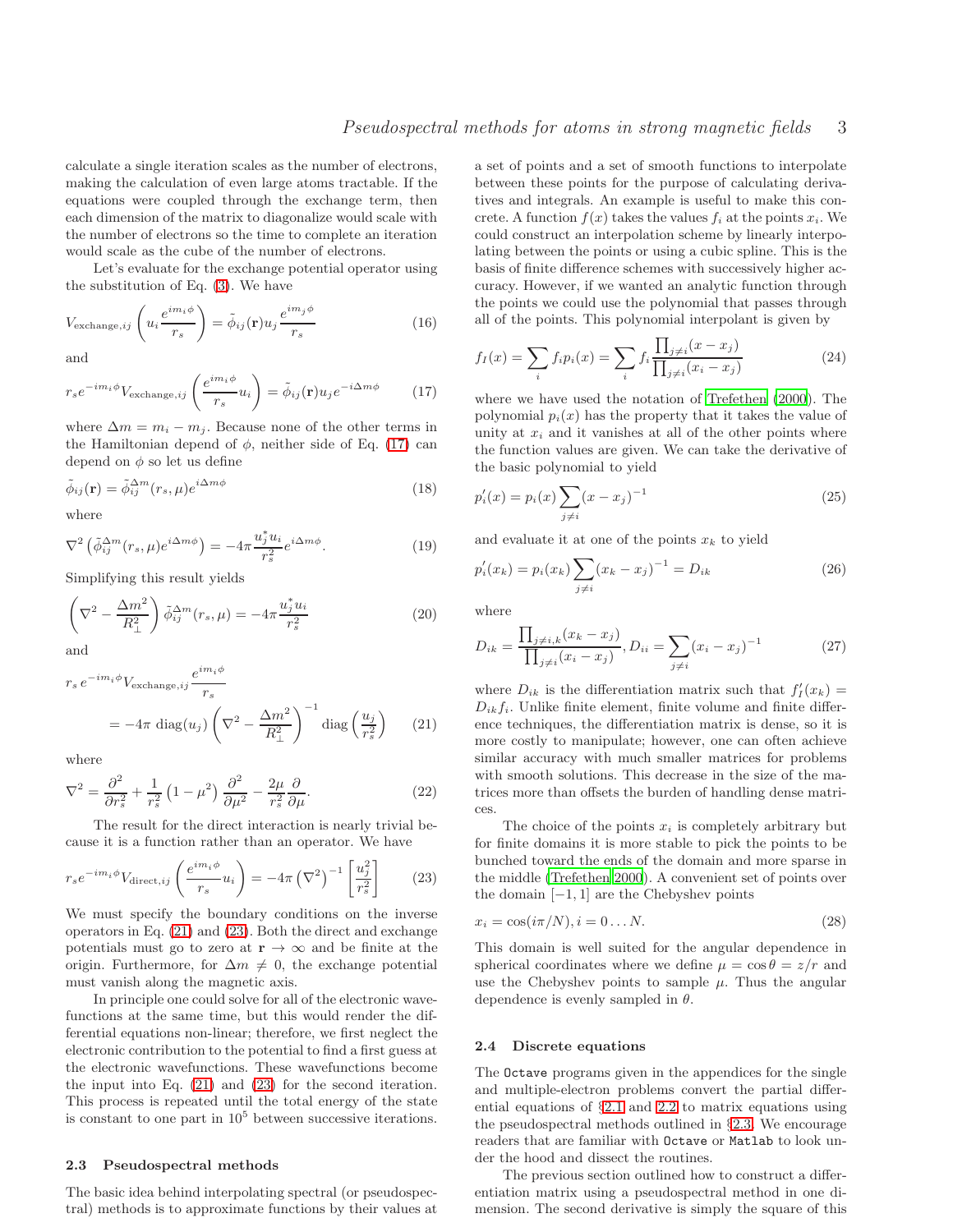matrix and an integration operator is the inverse of the differentiation matrix with some boundary condition supplied. The remaining subtleties are how to apply boundary conditions and how to move to more than one dimension. The techniques outlined here are presented in [Trefethen \(2000](#page-6-6)) in greater detail, clarity and generality.

Supplying the boundary conditions for the eigenvalue equations is rather straightforward and most easily illustrated by an example. Let us find the eigenvalues of the matrix  $M$  with the solution  $f$  vanishing at the end points. We have

$$
Mf = \lambda f. \tag{29}
$$

Let's define the diagonal matrix,

$$
B = \begin{bmatrix} 0 & 0 & 0 & 0 & \cdots & 0 \\ 0 & 1 & 0 & 0 & \cdots & 0 \\ 0 & 0 & 1 & 0 & \cdots & 0 \\ \vdots & & & \ddots & & 0 \\ 0 & 0 & 0 & \cdots & 1 & 0 \\ 0 & 0 & 0 & \cdots & 0 & 0 \end{bmatrix}
$$
(30)

with all of the diagonal elements unity except for the first and last that vanish. Multiplying the vector  $\hat{f}$  by B has the effect of setting the endpoints to zero, so let's look at the following eigenvalue equation

$$
BMB\vec{f} = \lambda \vec{f}.\tag{31}
$$

The matrix  $B$  that precedes  $M$  ensures that the resulting output vector satisfies the boundary conditions, and the matrix that follows  $M$  ensures that the input vector satisfies the boundary conditions as well, so the eigenvectors of the matrix BMB except for two are guaranteed to satisfy the boundary conditions. The two remaining eigenvectors are linear combinations of  $[1 0 \cdots 0 0]$  and  $[0 0 \cdots 0 0 1]$  and have zero eigenvalues. We can either ignore these eigenvectors or define a new matrix  $M$  that lacks the first and last columns and the first and last rows of the original matrix M. The eigenvectors of  $\tilde{M}$  are the same at those of  $BMB$  but with the first and last entries omitted.

In summary, to obtain the set of eigenvectors of  $M$  that satisfy the boundary conditions we construct  $\tilde{M}$  and add the first and last entries if needed. For the potential calculation it is often more useful to work with  $BMB + (I - B)$ so that the resulting matrix can be inverted before setting the boundary conditions. In the potential calculation we set the boundary condition at infinity because the Laplacian matrix vanishes for the row and column corresponding to infinity, so we drop the row and column before inverting the Laplacian. However, we would also like to set a boundary condition at the origin, so we must include the origin in the calculation. At the origin the angular terms in the Laplacian diverge, but this is a coordinate singularity that we address by including only a single entry for the origin and drop the angular derivatives there. In this way, we address the divergent terms at the origin and the vanishing terms at infinity.

The second issue is how to build the various operators in more than one dimension. Let's say that we have obtained a vector of points  $\vec{x}$  of dimension N and a pseudospectral derivative  $D_x$  and similarly a vector of points  $\vec{y}$  of dimension M and its derivative  $D_y$ . If we construct

$$
\vec{x}' = \vec{x} \otimes \vec{1}_M, \vec{y}' = \vec{1}_N \otimes \vec{y} \tag{32}
$$

where  $\vec{1}_N$  is a vector of N ones and ⊗ denotes the Kronecker product, we obtain a two-dimensional mesh  $(\vec{x}', \vec{y}')$  of points in two vectors of dimension  $N \times M$ . Finally we would like to construct the Laplacian over this mesh (this example is Cartesian). We have

$$
\nabla^2 = (D_x)^2 \otimes I_M + I_N \otimes (D_y)^2. \tag{33}
$$

where  $I_N$  is the  $N \times N$ -identity matrix. The resulting matrix  $\nabla^2$  has dimensions  $(N \times M) \times (N \times M)$  and calculates the Laplacian over the mesh specified by  $(\vec{x}', \vec{y}')$ .

These techniques allow us to discretize the equations outlined in §[2.1](#page-1-0) and [2.2](#page-1-1) to obtain the software in the appendices.

#### <span id="page-3-0"></span>3 RESULTS

#### 3.1 Hydrogen

As a first test of the algorithm, we examined hydrogen in a strong magnetic field and in zero field. The Octave program is presented in Appendix [A.](#page-7-0) This is one case where the program is shorter than the tables it calculates and replaces. In zero-field with 30 radial points ( $N = 31$ , excluding excluding −1 and 1 in the compactified domain, corresponding to the origin and infinity, respectively in the real domain) and with 12 angular points  $(M = 11)$ , it calculates the eigenvalues up to principal quantum number,  $n = 12$ to at least three digits of accuracy (a total of 650 states). Up to  $\beta \sim 10$  it determines the low-lying states of hydrogen (again with  $N = 31$  and  $M = 11$ ) to at least three digits of accuracy [\(Thirumalai & Heyl 2009;](#page-6-3) [Ruder et al. 1994](#page-6-4)); for  $\beta \stackrel{\textless}{\sim} 1$ , the accuracy is typically two orders of magnitude better. The distinct advantage of the pseudospectral algorithm is the speed to achieve accurate results. The fine mesh calculations of [Thirumalai & Heyl \(2009](#page-6-3)) took up to two days or  $1.7 \times 10^5$  seconds — the pseudospectral algorithm takes about 1.4 s to get the same accuracy on the same processors. The algorithm uses spherical coordinates so it is not well suited to fields much stronger than  $\beta = 10$ . At  $\beta = 100$ , a finer mesh  $(M = 31$  and  $N = 51)$  and 150 seconds of computation time are required to obtain three digits of agreement with [Ruder et al. \(1994](#page-6-4)); however, in this regime, cylindrical coordinates may be more appropriate and one can use the adiabatic approximation to obtain accurate results [\(Heyl & Hernquist 1998](#page-6-2)).

#### 3.2 Helium and Lithium

The problem of multi-electron atoms (Appendix [B\)](#page-7-1) is of course much more complicated than hydrogen. Again we begin with the zero-field case, but we have many states to examine that test the direct and exchange interactions separately. In this case some validation for a vanishing magnetic field is useful. Table. [1](#page-4-0) compares the zero-field results for some low-lying states of helium and lithium with the experimentally determined values from [Ralchenko et al.](#page-6-7) [\(2008](#page-6-7)). Again the algorithm achieves typically better than one-percent accuracy rapidly.

Of course, the technique is not intended to supplant the popular, accurate and fast MCHF algorithms such as those of [Fischer \(1997](#page-6-8)). Such algorithms achieve their speed and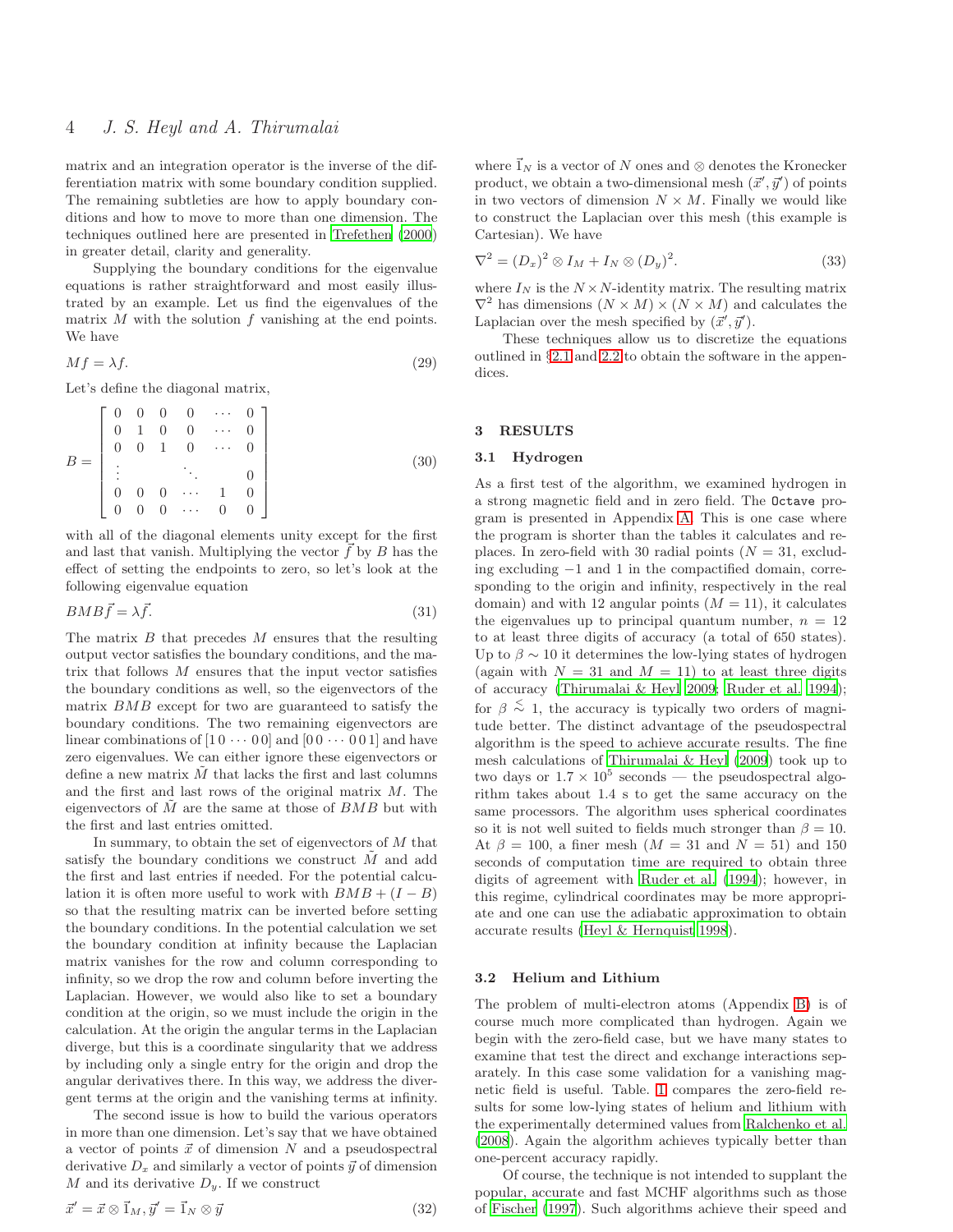<span id="page-4-0"></span>Table 1. Comparison of the observed zero-field states of helium and lithium from [Ralchenko et al. \(2008](#page-6-7)) to the values calculated here. Energies are in units of Rydberg energies in the Coulomb potential of nuclear charge Ze, where  $Z = 2$  for helium and  $Z = 3$ for lithium. We use  $M = 7, N = 31$  and  $r_Z = 58$ . The value of  $r_Z$ is chosen to provide close agreement for the ground state of helium and held fixed. Individual calculations take about ten seconds for helium and twenty for lithium. The primary source for the helium data is [Drake & Martin \(1998](#page-6-9)) and [Moore \(1971](#page-6-10)) for the lithium data.

| Conf.     | Term            | $\boldsymbol{J}$ | $E_{\rm exp}$ | $E_{\rm spe}$ | $\overline{\Delta(\%)}$ |  |  |
|-----------|-----------------|------------------|---------------|---------------|-------------------------|--|--|
| Helium I  |                 |                  |               |               |                         |  |  |
| $1s^2$    | ${}^1\! S$      | $\overline{0}$   | 1.451692958   | 1.43189       | $-1.364$                |  |  |
| 1s2s      | ${}^{3}S$       | 1                | 1.087514256   | 1.08996       | 0.225                   |  |  |
| 1s2s      | ${}^1\! S$      | $\Omega$         | 1.072885081   | 1.07929       | 0.598                   |  |  |
| 1s2p      | $^{3}P^{\circ}$ | $\overline{2}$   | 1.066484964   | 1.06856       | 0.195                   |  |  |
|           |                 | 1                | 1.066484790   | 1.06857       | 0.196                   |  |  |
|           |                 | $\overline{0}$   | 1.066482539   | 1.06856       | 0.195                   |  |  |
| 1s2p      | $1_{P^{\circ}}$ | $\mathbf 1$      | 1.061818980   | 1.06593       | 0.387                   |  |  |
|           |                 | 1                | 1.061818980   | 1.06594       | 0.388                   |  |  |
| 1s3s      | ${}^{3}S$       | 1                | 1.034248834   | 1.03719       | 0.284                   |  |  |
| 1s3s      | ${}^1\! S$      | $\overline{0}$   | 1.030539891   | 1.03456       | 0.391                   |  |  |
| 1s3p      | $^{3}P^{\circ}$ | $\overline{2}$   | 1.028945784   | 1.03174       | 0.272                   |  |  |
|           |                 | 1                | 1.028945735   | 1.03174       | 0.271                   |  |  |
|           |                 | $\overline{0}$   | 1.028945117   | 1.03174       | 0.272                   |  |  |
| 1s3d      | ${}^{3}D$       | 3                | 1.027722445   | 1.03073       | 0.293                   |  |  |
|           |                 | $\overline{2}$   | 1.027722439   | 1.03073       | 0.293                   |  |  |
|           |                 | 1                | 1.027722338   | 1.03073       | 0.293                   |  |  |
| 1s3d      | 1D              | $\overline{2}$   | 1.027714652   | 1.03073       | 0.294                   |  |  |
| 1s3p      | $1_{P^{\circ}}$ | 1                | 1.027476815   | 1.03092       | 0.335                   |  |  |
| Lithium I |                 |                  |               |               |                         |  |  |
| $1s^22s$  | $^{2}S$         | 1/2              | 1.661773620   | 1.65595       | $-0.350$                |  |  |
| $1s^22p$  | $^{2}P^{\circ}$ | 1/2              | 1.646683387   | 1.64097       | $-0.347$                |  |  |
|           |                 | 3/2              | 1.646683042   | 1.64097       | $-0.347$                |  |  |
| $1s^23s$  | ${}^{2}S$       | 1/2              | 1.634226909   | 1.62883       | $-0.330$                |  |  |

accuracy by using the spherical symmetry of the atom: for example, by using spherical harmonics and a special treatment of full shells. The power of this pseudospectral algorithm becomes crucial when spherical symmetry is destroyed by a strong magnetic field.

Table. [2](#page-4-1) traces the binding energy of two low-lying states of helium using the software in Appendix [B.](#page-7-1) The agreement with our earlier work [\(Thirumalai & Heyl 2009](#page-6-3)) is striking at weaker fields but as the magnetic field starts to dominate the atom, the agreement is poorer. Better agreement is achieved by increasing the angular resolution of the calculation to account for the changing shape of the atom.

For lithium we compare with the results of [Al-Hujaj & Schmelcher \(2004](#page-6-11)) who use a different parameter for the strength of the field,  $\gamma = 2Z^2 \beta_Z = 18 \beta_Z$ where the second equality holds for lithium. We have chosen to use eight angular grid points and thirty-two in the radial direction.

Here the agreement with the previous work is encouraging at least up to moderate field strengths ( $\gamma$  < 1). For stronger fields the pseudospectral method typically yields excessively bound systems, except for the  $1^4(-3)^+$  state that happens to be the most bound state in strong magnetic fields. These spurious eigenvalues are not uncommon for pseudospectral methods (e.g. [Boyd 2001](#page-6-5)). The software as presented in the appendices actually includes a filter for a blatantly spurious eigenfunction that attains a large value

<span id="page-4-1"></span>Table 2. Table listing the binding energies of the most tightly bound states of helium in moderate to large magnetic fields;  $M_z =$  $-1$  or  $M_z = -2$  and  $S_z = -1, \pi_z = +1$ . Energies are in units of Rydberg energies in the Coulomb potential of nuclear charge Ze, where  $Z = 2$  for helium. The results from the current work can be compared readily with previous work [\(Thirumalai & Heyl 2009;](#page-6-3) [Ruder et al. 1994\)](#page-6-4). The first row for  $\beta_Z = 1$  is for  $M = 11$  like the other rows; the second row gives the results from  $M = 41$ . TH08 indicates results from [Thirumalai & Heyl \(2009](#page-6-3)), and R94 indicates results from [Ruder et al. \(1994\)](#page-6-4).

|           | $M_{\rm z} = -1$ |                  |            | $M_{\rm z} = -2$ |                  |        |
|-----------|------------------|------------------|------------|------------------|------------------|--------|
| $\beta_Z$ | Here             | TH <sub>08</sub> | <b>R94</b> | Here             | TH <sub>08</sub> | R94    |
| 0.01      | 1.1221           | 1.1183           | 1.1182     | 1.0871           | 1.0852           | 1.0828 |
| 0.02      | 1.1656           | 1.1612           | 1.1609     | 1.1265           | 1.1234           | 1.1207 |
| 0.05      | 1.2734           | 1.2691           | 1.2658     | 1.2215           | 1.2175           | 1.2097 |
| 0.07      | 1.3359           | 1.3319           | 1.3258     | 1.2764           | 1.2732           | 1.2596 |
| 0.10      | 1.4211           | 1.4189           | 1.4069     | 1.3515           | 1.3510           | 1.3266 |
| 0.20      | 1.6586           | 1.6585           | 1.6270     | 1.5653           | 1.5598           | 1.5073 |
| 0.50      | 2.1603           | 2.1550           | 2.0508     | 2.0415           | 2.0009           | 1.8508 |
| 0.70      | 2.4584           | 2.4029           | 2.2329     | 2.2902           | 2.2246           | 1.9935 |
| 1.00      | 3.2165           | 2.7026           | 2.4675     | 3.0102           | 2.4981           | 2.2572 |
| 1.00      | 2.7115           |                  |            | 2.6668           |                  |        |

<span id="page-4-2"></span>Table 3. Table listing the binding energies of three tightly bound states of lithium in moderate to large magnetic fields. At the top of each pair of columns is the symmetry subspace  $2S+1(M_z)^{z-parity}$ . We take the dominant configuration for the ground state within each subspace. The column "Other" gives the values from [Ralchenko et al. \(2008](#page-6-7)) for zero field and from [Al-Hujaj & Schmelcher \(2004](#page-6-11)) elsewhere.

| $\gamma$    | $^{2}0^{+}$ |        |        |        | $-3$ <sup>+</sup> |        |
|-------------|-------------|--------|--------|--------|-------------------|--------|
| $18\beta_Z$ | Here        | Other  | Here   | Other  | Here              | Other  |
| 0.00        | 1.6560      | 1.6618 | 1.1968 | 1.1925 | 1.1358            | 1.1299 |
| 0.01        | 1.6590      | 1.6629 | 1.2017 | 1.1969 | 1.1427            | 1.1487 |
| 0.05        | 1.6681      | 1.6673 | 1.2192 |        | 1.1655            | 1.1663 |
| 0.10        | 1.6775      | 1.6705 | 1.2390 | 1.2334 | 1.1901            | 1.1869 |
| 0.20        | 1.6928      | 1.6741 | 1.2736 | 1.2674 | 1.2330            | 1.2278 |
| 0.50        | 1.7255      | 1.6729 | 1.3533 | 1.3463 | 1.3362            | 1.3294 |
| 1.00        | 1.8256      | 1.6575 | 1.4821 | 1.4432 | 1.4713            | 1.4627 |

along the magnetic axis for large distances from the nucleus. It is our experience with the hydrogen atom that these spurious eigenvalues become more prevalent for stronger magnetic fields and are more bound than the eigenvalues for well behaved eigenfunctions. However, the algorithm still finds the correct eigenvalue for the ground state, so with a more sophisticated filtering technique spurious eigenvalues can be eliminated for calculations in higher field strengths than considered here.

# 4 DISCUSSION

One of the primary goals of the current work was to provide a computational method that would be rather economical with regard to computation time, without having to compromise on accuracy. As can be seen in Table [1](#page-4-0) the desired level of accuracy can be achieved with computation times on the order of seconds. The calculated values therein can conceivably have better agreement with experimentally determined values if effects of spin-orbit coupling, relativistic corrections and the effects of mixing of config-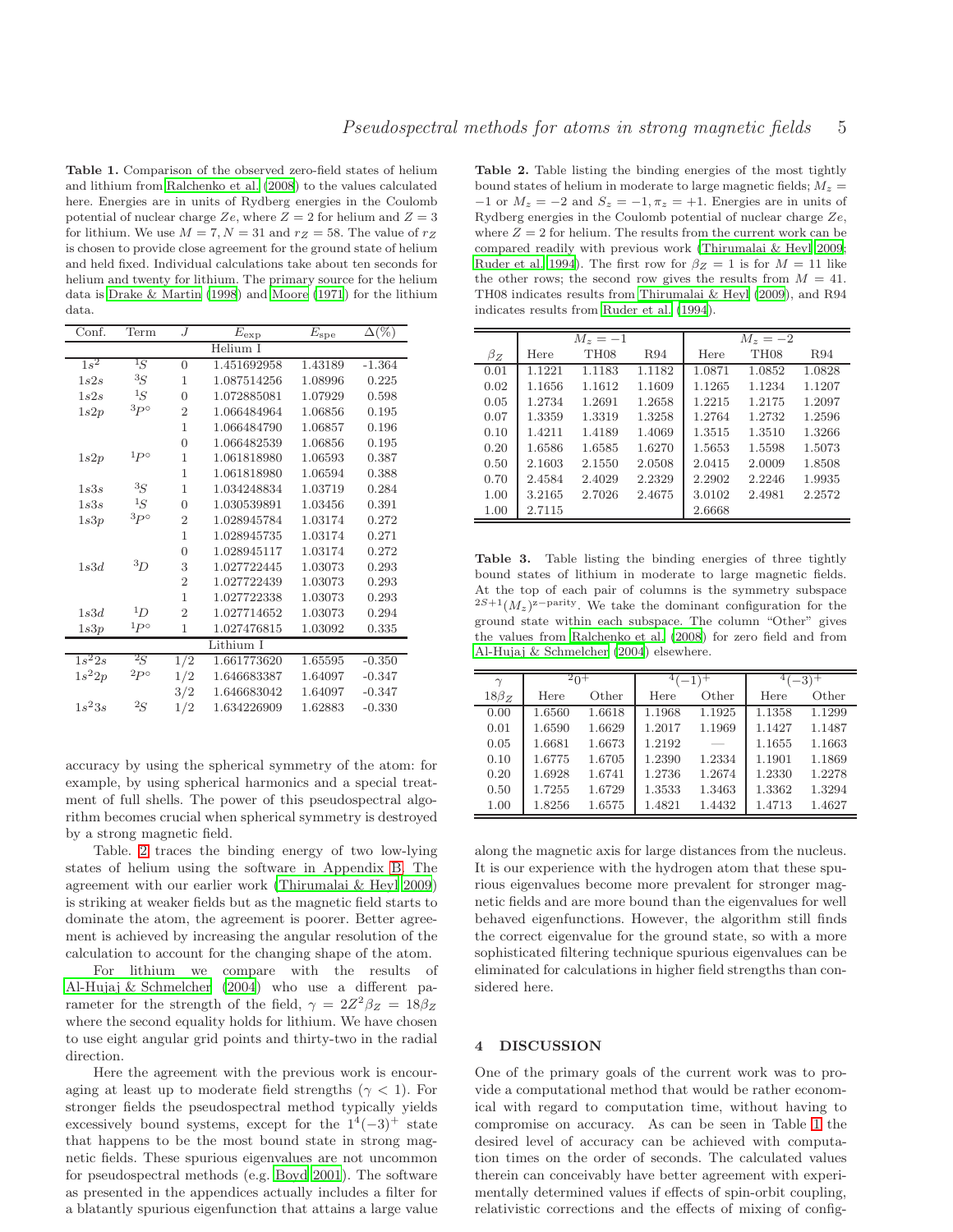urations were to be included. Similarly, upon examining Table [2,](#page-4-1) it is immediately apparent that the estimates of the binding energies of the state of helium corresponding to  $M_z = -1$ ;  $S_z = -1$  are more bound than the previous estimates. The average improvement with respect to the values reported in our previous study [\(Thirumalai & Heyl 2009](#page-6-3)), is about 0.5% while, the average improvement over the values reported in [Ruder et al. \(1994](#page-6-4)) is about 3.4% over the entire range of magnetic field strengths reported therein. Similarly, upon comparing the results from the present calculation for the state of helium corresponding to  $M_z = -2$ ;  $S_z = -1$ we see that they are more bound on average by about 1.5% and 5.8% respectively, with respect to the calculations of [Thirumalai & Heyl \(2009\)](#page-6-3) and [Ruder et al. \(1994\)](#page-6-4). Finally, when comparing with the results of other authors in Table [3](#page-4-2) we see that the current single-configuration calculation using spectral methods provides binding energies that are an improvement on previous estimates for three tightly bound states of lithium. It can be seen that the average range of improvements for the estimates of the binding energies of the three states, relative to the calculations of other work, is about 1%.

In carrying out the calculations in the current study, as was noted earlier, the domain was compactified according to Eq. [\(4\)](#page-1-7). This has the distinct advantage that one can set a boundary condition at true infinity rather than at a large value of the radial distance r. Typically, such a procedure renders the partial differential equations highly non-linear, making their solution with finite-element techniques more involved and computationally demanding, thus requiring a greater amount of computation time. In the current study, the compactification effectively changes the operators in Eqs.  $(6)$ ,  $(21)$  and  $(23)$ .

Since the algorithm presented here is essentially a simple prototype, several avenues for further development are apparent. They address the stability, accuracy and robustness of the calculation. First from a physical point of view it does not make sense to use the same zoom radius (the value of  $r_Z$ ) for all of the electrons in an atom. The zoom radius is essentially the scale within which the radial mesh is fine; therefore, it should reflect the expected or calculated extent of the electronic wavefunctions. It would be quite natural to adaptively change the value of  $r<sub>Z</sub>$  to be some constant factor times  $\langle r \rangle$  or  $\sqrt{\langle r^2 \rangle}$  as the Hartree-Fock iteration proceeds. Because the interelectron potential is smoother than the underlying wavefunctions it would be more effective to calculate the potentials for each electron using its own value of  $r_Z$  and then interpolate these results onto the meshes of the other electrons. In this manner the value of  $r_Z$  would adapt for the particular orbital that the electron occupies, achieving higher accuracy without increasing the number of radial mesh points. For the direct interaction this is straightforward because it is essentially a function; however, the exchange interaction is an operator or a matrix, as in Eq. [\(15\)](#page-1-5), so the interpolation of the final result is a bit problematic. Rather it is expedient to interpolate the wavefunctions of the other electrons onto each other's mesh and calculate the exchange interaction one pair at a time. Although this interpolation would necessarily make the code more cumbersome, it need not increase the processing time significantly. The inverse Laplacians for different values of  $r_Z$  are related to each other through simple scalings so the costly matrix

inversions would still only happen once at the beginning, and the results would scale for the appropriate values of  $r_Z$ .

A similar adaptation can be performed in the angular direction to focus grid points along the magnetic axis for strong magnetic fields. In this way we can achieve high accuracy for all of the electrons without including more grid points. A simple way to achieve this is the "Arctan/Tan" mapping [\(Boyd 2001](#page-6-5)) where the original angular variable  $\theta$ is mapped onto  $\theta'$  using

$$
\theta' = \arctan\left(L\tan\theta\right) \tag{34}
$$

The parameter  $L$  can change to reflect the actual physical extent of the wavefunction in the angular direction for each electron in the atom as the iterative process proceeds. This adaptation would add little additional overhead above the radial adaptive scheme outline in the last paragraph.

A second issue that we encountered is the appearance of spurious eigenvalues among the physical ones, especially for intense magnetic fields. The current software eliminates these eigenvalues by looking at the structure of the eigenfunctions. Essentially, many of the spurious eigenfunctions have significant support along the magnetic axis at large radii. Unfortunately, the current set of criteria are not sufficiently robust to exclude all of the spurious eigenfunctions. There are two clear paths to address this issue. The first is to develop a more sophisticated filtering technique to check the eigenfunctions during the iterative process. The second technique would be to use cylindrical coordinates that are better adapted to the intense-field limit where the wavefunctions essentially are well approximated by the product of Landau orbitals and a function of the coordinate along the magnetic field (the so-called adiabatic approximation). The use of cylindrical coordinates is of course not equivalent to the adiabatic approximation but it does fit better with the dominant symmetry of the intense-field problem. For this work we did not employ cylindrical coordinates because we wanted to verify our results against the zero-field limit where the binding energies of the various species are known precisely.

From a mathematical point of view, we have chosen to use Chebyshev points to sample in both the angular and radial directions. In this particular case it is possible to express the spectral derivatives using a fast-Fourier transform [\(Trefethen 2000](#page-6-6); [Boyd 2001](#page-6-5)). The most obvious application for the problem at hand would be to speed up the calculation of the direct component of the inter-electron potential; because this only makes a modest contribution to the workload, we decided to forgo the added complexity and use matrix multiplication to determine the inter-electron potential. On the other hand, given some additional work it may be possible to speed up other parts of the calculation using FFTs.

A final improvement would be to include several electronic configurations for each state (e.g. [Al-Hujaj & Schmelcher 2004](#page-6-11)) not just the dominant one as we did here. Given the excellent agreement with the observed atomic properties that we found for the zero-field limit, we expect the improvement of a multi-configuration calculation to be modest at least for small atoms. However, recent theoretical results indicate that the atmospheres of neutron stars may be composed of elements near silicon [\(Hoffman & Heyl 2009](#page-6-12)), so including many configurations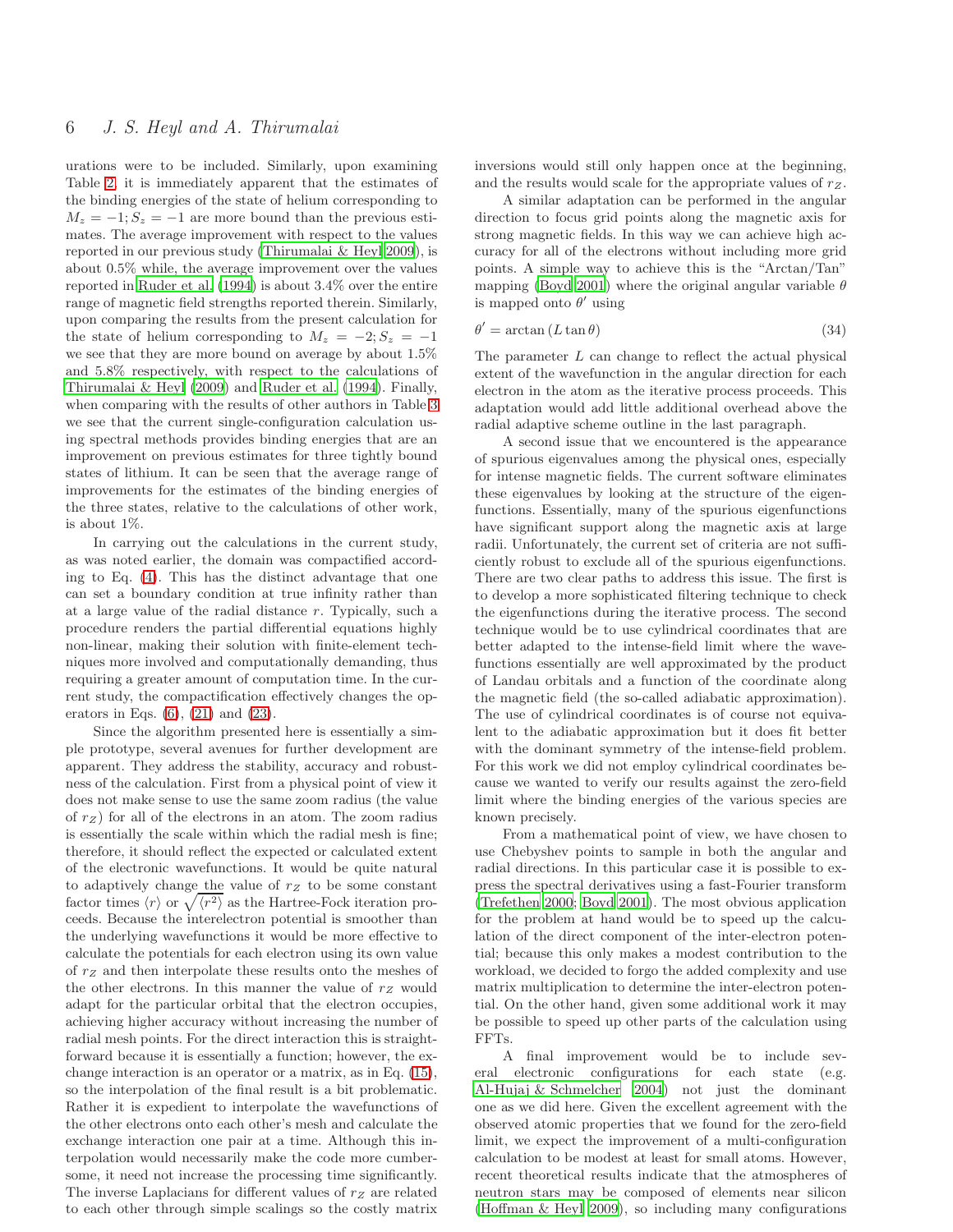may be crucial at least to verify the algorithm in the weak-field limit.

# 5 CONCLUSION

The amount of literature available regarding atoms in strong magnetic fields is quite extensive. Since the 1970s with improvements in both computing infrastructure and numerical methods the problem of atoms in strong magnetic fields has become increasingly tractable. However, the current stateof-the-art calculations still take on the order of hours if not days to obtain results of reasonable accuracy. To address this situation, we have, in this study, presented a new pseudospectral method for the calculation of the structure of atoms in strong magnetic fields. The key enabling advantages of the algorithm are its simplicity (about 130 lines of commented code) and its speed (about  $10^2 - 10^5$  times faster than finite-element methods to achieve similar accuracy). For hydrogen, helium and lithium it gives results that agree with the previous work at the few percent level or better for fields weaker than about  $2 \times 10^6$  T.

For the purpose of analyzing the spectra of magnetized white dwarfs and neutron stars it becomes crucial to have accurate data for the energy levels of different atoms in strong magnetic fields. With the ability to perform atomic structure calculations with a significant reduction in computation time, as with the pseudospectral methods described in this study, it becomes possible to amalgamate atomic structure calculation software with atmosphere models of neutron stars and white dwarf stars. This is a direct advantage of the software provided in the appendices to this paper. We have additionally presented several avenues for further research with the software including larger atoms, multi-configuration Hartree-Fock and full configuration-interaction calculations.

#### ACKNOWLEDGMENTS

This research was supported by funding from NSERC. The calculations were performed on computing infrastructure purchased with funds from the Canadian Foundation for Innovation and the British Columbia Knowledge Development Fund. Correspondence and requests for materials should be addressed to heyl@phas.ubc.ca. This research has made use of NASA's Astrophysics Data System Bibliographic Services

## REFERENCES

- <span id="page-6-11"></span>Al-Hujaj O.-A., Schmelcher P., 2004, Phys. Rev. A, 70, 033411
- <span id="page-6-5"></span>Boyd J. P., 2001, Chebyshev and Fourier Spectral Methods. Dover, Mineola
- <span id="page-6-9"></span>Drake G. W. F., Martin W. C., 1998, Canadian Journal of Physics, 76, 679
- <span id="page-6-8"></span>Fischer C. F., 1997, Computational Atomic Structure, An MCHF Approach. Institute of Physics Publishing, Bristol, UK
- <span id="page-6-1"></span>Haines L. K., Roberts D. H., 1969, Am. Journ. Phys., 37, 1145

<span id="page-6-2"></span>Heyl J. S., Hernquist L., 1998, Phys. Rev. A, 58, 3567

<span id="page-6-12"></span>Hoffman K. L., Heyl J. S., 2009, MNRAS, 400, 1986

- <span id="page-6-0"></span>Loudon R., 1959, Am. J. Phys., 27, 649
- <span id="page-6-10"></span>Moore C. E., 1971, Technical Report 35, Atomic Energy Levels. Natl. Bur. Stand. (U. S.) Data Ser.
- <span id="page-6-7"></span>Ralchenko Y., Kramida A. E., Reader J., Team N. A., 2008, Technical report, NIST Atomic Spectra Database (version 3.1.5). National Institute of Standards and Technology, Gaithersburg, MD.
- <span id="page-6-4"></span>Ruder H., et al., 1994, Atoms in Strong Magnetic Fields : Quantum Mechanical Treatment and Applications in Astrophysics and Quantum Chaos. Springer-Verlag, New York
- <span id="page-6-3"></span>Thirumalai A., Heyl J. S., 2009, Phys. Rev. A, 79, 12514 (16 pages)
- <span id="page-6-6"></span>Trefethen L. N., 2000, Spectral Methods in Matlab. SIAM, p. 54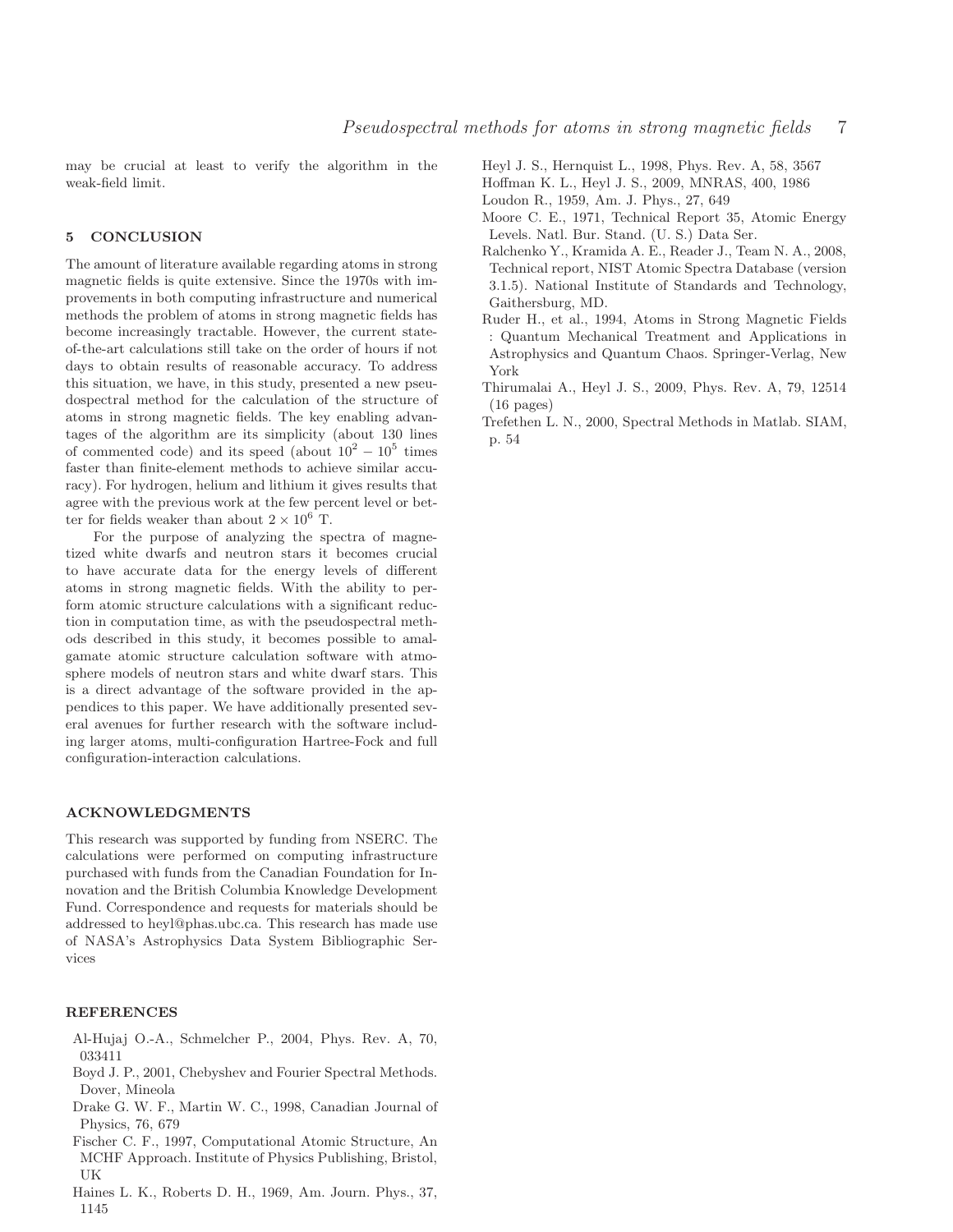# 8 J. S. Heyl and A. Thirumalai

# <span id="page-7-0"></span>APPENDIX A: MAGNETIZED HYDROGEN

Both the single-electron and multiple-electron codes are self-contained Octave programs with the exception of the eight-line function cheb that Trefethen published previously in [Trefethen \(2000](#page-6-6)) and is available online at <http://www.comlab.ox.ac.uk/nick.trefethen/cheb.m>. This function calculates the differentiation matrix in Eq. [\(27\)](#page-2-5). Both programs are also compatible with Matlab with some minor modifications in the output statements in the multi-electron program. However, after experimentation we concluded that the Octave version ran faster with our setup.

The hydrogen code is written as a function to be called from the Octave command line that returns the eigenfunctions, eigenvalues, angular and radial points, a list of the eigenfunctions that pass a rudimentary test and the "zoom" factor. For values of  $M$  and  $N$  on the order of ten, the vast majority of the computation time is devoted to calculating the eigenvalues, so the total execution time depends on the efficiency of the eigenvalue routine (eig); consequently, porting this algorithm to C does not result in a substantial speed up — in fact in our experience, Octave runs faster.

```
% HYDROGEN_S - calculate hydrogen in spherical coordinates
% beta is B/Bc, M is number of mu, N is number of radial
% the wavefunction is phi=f(r, mu=cos(theta))/r exp(i m phi)% eigenfunctions in V, e-val in Lam, coords in (w,rs)
function [V,Lam,w,rs,igood,zoom] = hydrogen_s(beta,M,N,mphi)
% w coordinate, ranging from -1 to 1
  [Dw,w] = \text{cheb}(M); \quad D2w = Dw^2;if (mphi~=0) w=w(2:M); Dw=Dw(2:M,2:M); D2w=D2w(2:M,2:M); end
  Hw=-diag(1-w.*w)*D2w+diag(2.*w)*Dw;% r coordinate, ranging from 1 to -1, rp from 1 to 0
  [D,r] = \text{cheb}(N); rp = 0.5*(r+1); D = 2*D; D2 = D^2;hh = diag(1-rp.*rp); D2 = hh*(hh*D2+diag(-2*r)*D); D = hh*D;
  D2 = D2(2:N,2:N); D = D(2:N,2:N); rp = rp(2:N);% zoom factor: set by coulomb and larmor radius; , rs from inf to 0
  zoom=1/(1/110+sqrt(beta)/41); rs = zoom*atanh(rp); R = diag(1./rs); R2 = diag(1./(rs.*rs));
  Hr=-1/(zoom*zoom)*D2-2*R; [rr,ww] = meshgrid(rs,w); rr = rr(:); ww = ww(:); rperp2=rr.*rr.*(1-ww.*ww);
  if (mphi==0)
    H = kron(Hr,eye(M+1))+kron(R2,Hw)+diag(beta*beta*rperp2);
  else
    H = kron(Hr,eye(M-1))+kron(R2,Hw)+diag(beta*beta*prep2)+diag(mphi*mp1../rerep2);end
  [V, Lam] = eig(H); Lam = diag(Lam); [Lam,ii] = sort(Lam); Lam = Lam+2*beta*(mphi-1); V = V(:,ii);
% check outer B.C. and for bound states
  igood = find((V(1,:).*V(1,:))'<(M*N)^(-2)*1e-4 & Lam<0);
```
# <span id="page-7-1"></span>APPENDIX B: MAGNETIZED ATOMS

The atomic code is written as a script to be called from the Octave command line because it has many parameters and diagnostics that one might like to examine and the script format encourages the user to choose what he or she wants to use. Similar to the case of hydrogen, for values of  $M$  and  $N$  on the order of ten, the vast majority of the computation time is devoted to calculating the eigenvalues and inverting the Laplacians, so the total execution time depends on the efficiency of the eigenvalue and matrix inversion routines (eig and inv); consequently, we do not expect that porting this algorithm to a lower-level language  $(e.g. C)$  will result in a substantial speed up. In fact the computational effort is dominated by the diagonalization that is performed for each electron at each iteration. The inversion of the Laplacian is performed before the iterations begin.

```
% THREEDATOM - calculate an atom in three-D
% the wavefunction is phi=f(r,mu=cos(theta))/r% r coordinate, ranging from -1 to 1
% Examples for Helium I
% nu=[1,1]; spin=[+1/2,-1/2]; mphi=[0, 0]; Z=2; %% 1s^2 1S J=0 : 1.43189
% nu=[1,2]; spin=[-1/2,-1/2]; mphi=[0, 0]; Z=2; %% 1s2s 3S J=1 : 1.08996
% nu=[1,2]; spin=[+1/2,-1/2]; mphi=[0, 0]; Z=2; %% 1s2s 1S J=0 : 1.07930
% nu=[1,1]; spin=[-1/2,-1/2]; mphi=[0,-1]; Z=2; %% 1s2p 3P0 J=2 : 1.06856
% nu=[1,3]; spin=[-1/2,-1/2]; mphi=[0, 0]; Z=2; %% 1s2p 3P0 J=1 : 1.06857
% nu=[1,1]; spin=[+1/2,+1/2]; mphi=[0,-1]; Z=2; %% 1s2p 3P0 J=0 : 1.06856
% nu=[1,1]; spin=[-1/2,+1/2]; mphi=[0,-1]; Z=2; %% 1s2p 1P0 J=1 : 1.06593
% nu=[1,3]; spin=[-1/2,+1/2]; mphi=[0, 0]; Z=2; %% 1s2p 1P0 J=1 : 1.06594
% Examples for Lithium I
```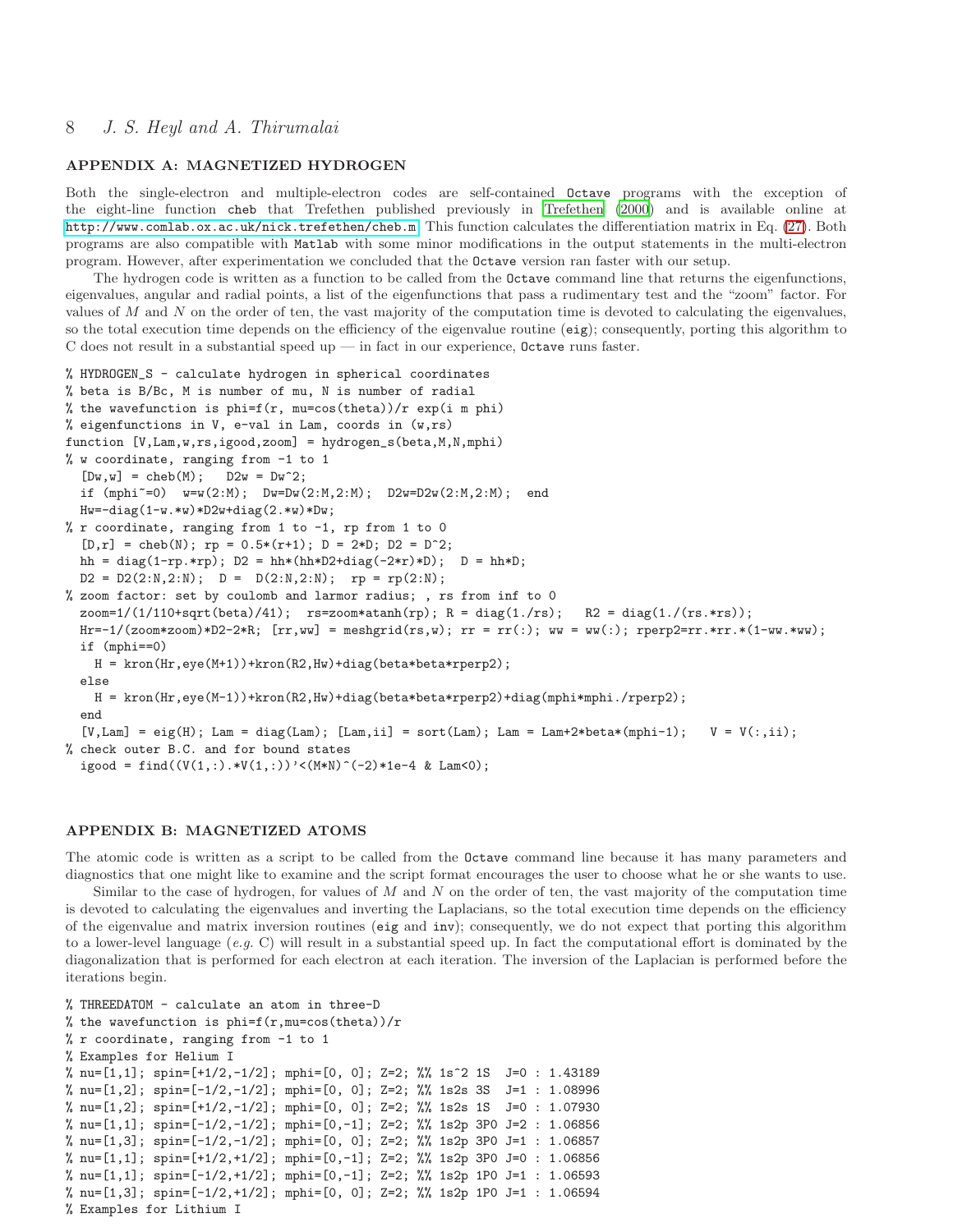```
nu=[1,1,2]; spin=[-1/2,+1/2,-1/2]; mphi=[0,0, 0]; Z=3; %% 1s^2 2s 2S J=1/2 : 1.65595
% nu=[1,1,3]; spin=[-1/2,+1/2,-1/2]; mphi=[0,0, 0]; Z=3; %% 1s^2 2p 2P0 J=1/2 : 1.64097
% nu=[1,1,1]; spin=[-1/2,+1/2,-1/2]; mphi=[0,0,-1]; Z=3; %% 1s^2 2p 2P0 J=3/2 : 1.64097
% nu=[1,1,4]; spin=[-1/2,+1/2,-1/2]; mphi=[0,0, 0]; Z=3; %% 1s<sup>2</sup> 3s 2S J=1/2 : 1.62883
M=7; N=31; MAXITER=100; beta = 0;
% w coordinate, ranging from -1 to 1
  [Dw, w] = \text{cheb}(M); \quad D2w = Dw^2; \quad Hw = -\text{diag}(1-w.*w)*D2w + \text{diag}(2.*w)*Dw;% add zero weight to last term so we always use the same-sized vectors
  w_w = [inv(Dw(1:M,1:M))(1,:),0];\% r coordinate, ranging from 1 to -1, rp from 1 to 0,
% rs from infinity to 0 (see below)
  [D,r] = \text{cheb}(N); \text{rp=0.5*(r+1)}; \text{D} = 2*D; \text{D2} = D^2;hh=diag(1-rp.*rp); D2=hh*(hh*D2+diag(-2*rp)*D);
  wr=inv(D(1:N,1:N))(1,:);% drop infinite weight at infinity (i.e. 1) since w.f. goes to zero quickly
% now wr is the same dimension as D2 etc.
  wr=wr(2:N)./(1-rp(2:N).^2)';
% now multiply by hh so we didn't have zero for inversion above
  D=hh*D;
% Radial Laplacian minus r=infinity (for potential calcuations)
  D2inf = D2(2:N+1, 2:N+1);% Construct Laplacian minus r=0 and r=infinity
% (set diricelet b.c. in radial direction for eigenvalue equations)
  D2 = D2(2:N, 2:N); D = D(2:N, 2:N); Tp=rp(2:N);zoom=1/(1/116+sqrt(beta)/41)*0.5; rs=zoom*atanh(rp); wr=zoom*wr;
  R = diag(1./rs); R2 = diag(1./(rs.*rs));% Hamilton for radial coordinate
  Hr=-1/(zoom*zoom)*D2-2*R;
  [\text{rr},\text{ww}] = meshgrid(rs,w); rr = \text{rr}(:); ww = \text{ww}(:); DIMEN=numel(rr);
  rperp2=rr.*rr.*(1-ww.*ww); RR=diag(1./rr); we=2*pi*kron(wr,w_w);
% Full single electron Hamiltonian
  H=kron(Hr,eye(M+1))+kron(R2,Hw)+diag(beta*beta*rperp2);
  mmax=0;
  for e1cnt=1:numel(mphi)-1
    for e2cnt=e1cnt+1:numel(mphi)
      if (spin(e1cnt)==spin(e2cnt))
        dum=abs(mphi(e1cnt)-mphi(e2cnt));
        if (dum>mmax) mmax=dum; end
      end
    end
  end
% Construct Laplacians for electron potential calculation
  Linv=zeros(DIMEN,DIMEN,mmax+1);
  for i=0:mmax
% set the denominator equal to one, if it goes to zero (don't want an infinity)
% we will drop rperp2=0 later
    L=kron(1/(zoom*zoom)*D2,eye(M+1))-kron(R2,Hw)-diag(i*i./(rperp2+(rperp2==0)));
% set the BC for rperp2=0 but add in identity so can be inverted
% an infinity in the last step would have given an NaN here
    if (i<sup>-</sup>=0) L=diag(rperp2==0)+diag(rperp2<sup>-=0</sup>)*L*diag(rperp2<sup>-=0</sup>); end
% add in the origin as a single point
    L=[ [L, kron(D2inf(1:N-1,N),ones(M+1,1))]; kron(D2inf(N,1:N-1),ones(1,M+1)), D2inf(N,N)];
% invert Laplacian and set boundary condition at origin
    Linvhold=(eye(DIMEN+1)-[zeros(DIMEN+1,DIMEN),ones(DIMEN+1,1)])*inv(L);
% divide by R before and after and remove origin!
% don't need to set B.C. again because the solutions for mphi~=0 are already zero in the
% right places, and the e-val equation sets them to zero when needed
    Linv(:,:,i+1)=-4*pi*RR*Linvhold(1:DIMEN,1:DIMEN)*RR;
  end
  u=zeros(DIMEN,numel(nu));
  direct_old=zeros(DIMEN,DIMEN,numel(nu));
  exchange_old=zeros(DIMEN,DIMEN,numel(nu),mmax+1);
```